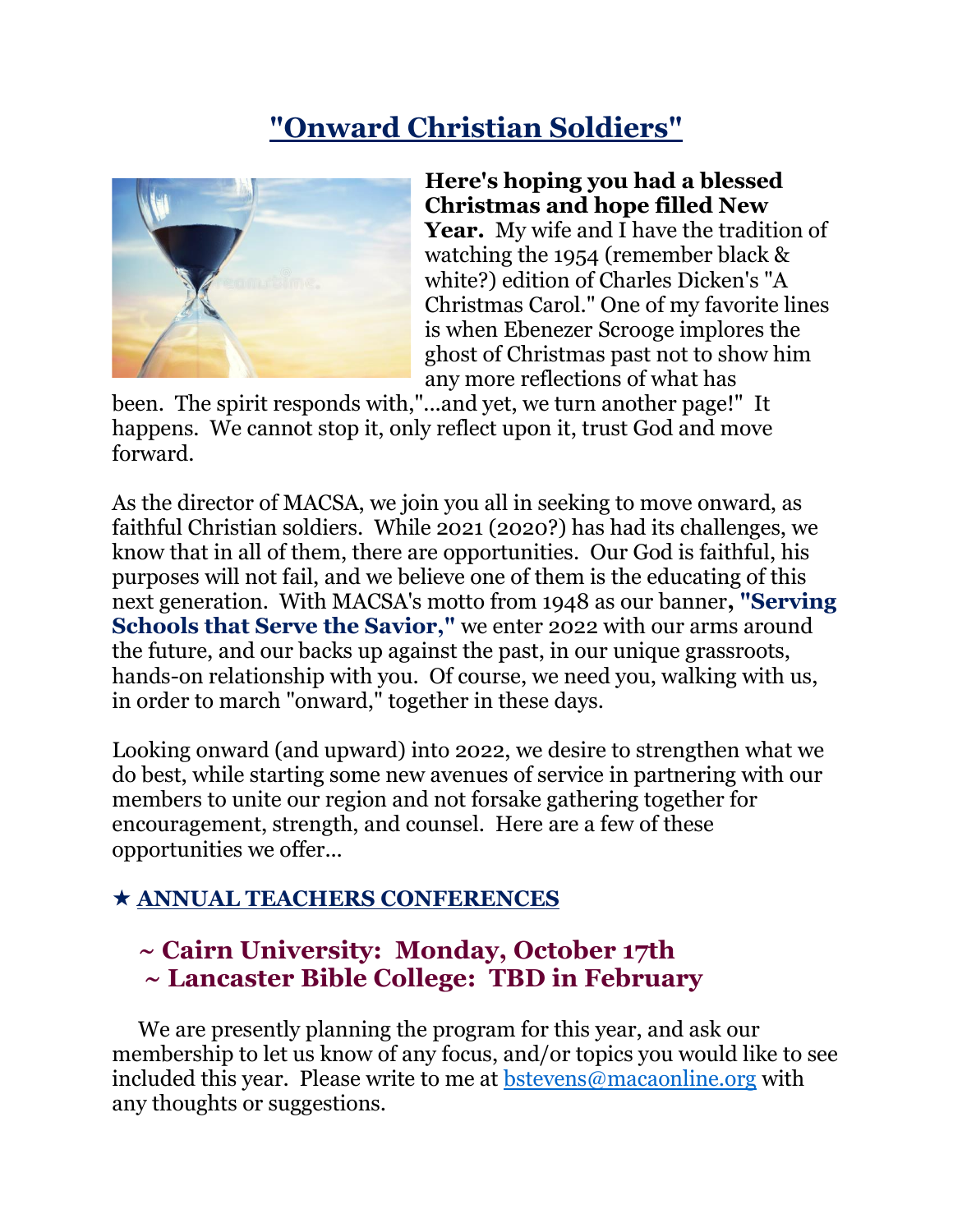### **BIBLE QUIZZING**

This unique and historical event, foundational to a distinctively Christian education, begins in earnest this month (Jan 29 - CSY) with regional competitions, culminating in our annual BQ Retreat at Refreshing Mountain Retreat, March 9-11. Contact **Nate King** at [macsabiblequizzing@gmail.com](javascript:void(0);) for more details.

### **MACSA TRACK MEETS**

Yes, the track meets return! We will once again be offering our traditional track meets, hosted by Messiah University again this year. Mark your calendars for **Tuesday, April 26 (Middle Schools),** and **Wednesday, April 27 (High School)**. Jennifer Bleecker (Lancaster County Christian School) is serving as our Meet Coordinator. Registration information will be coming shortly. Please be sure your MACSA membership is current if you plan to participate.

#### **LEADERS LUNCHEON**

We (regrettably!) were forced to cancel this annual gathering in December, so we are looking to reschedule this time for early Spring. Look for details in a few weeks.

#### **PROFESSIONAL DEVELOPMENT**

Remember when doctors made hours calls? Well, perhaps you weren't around then.... MACSA is looking to "reinstitute" this personalized service to our schools. Our partnerships with Cairn U., LBC, and CACE, allow us to offer professional development programs, both for your school specifically, or combining several schools together. We can offer targeted topics and specified subjects to enhance your classroom instruction, support instructional goals, while fostering fellowship with our colleagues in your region. Call Joanna Smith (267.253.6600) or email ismith@macsaonline.org for more information.

#### **ADMINISTRATIVE CONSULTING SERVICES**

A special and innovative service we offer is as a consult for in-house ministry to your administration and board. We have found that many leaders in our Christian schools "walk alone," without administrative friends & focus. Many boards are struggling with governance, strategic planning, and financial issues. Again, with our unique ability to bring local, professional resources **to you**, on **your** time, with **your** issues, and with a